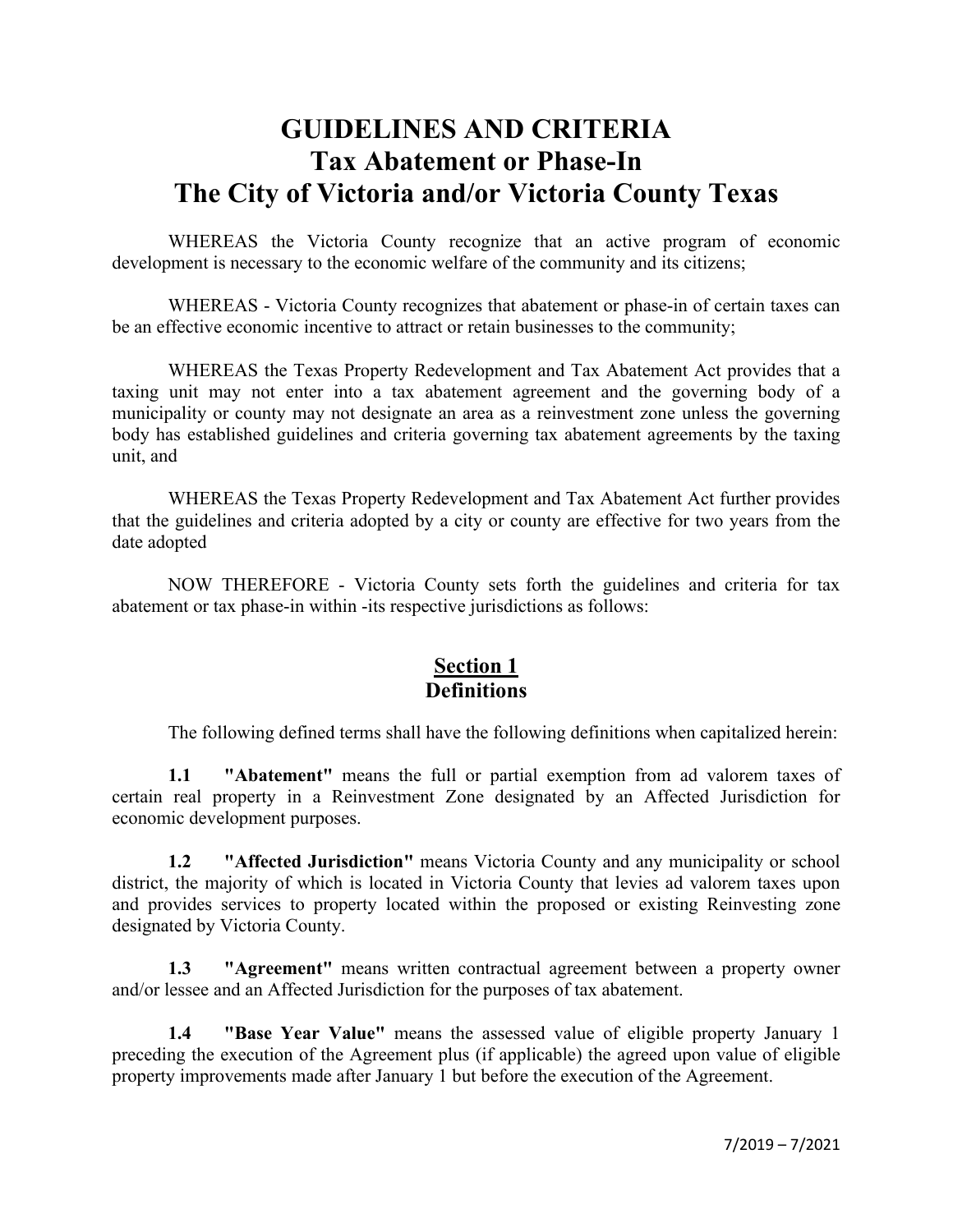**1.5 "Deferred Maintenance"** means improvements necessary for continued operations, which do not improve productivity or alter the process technology.

**1.6 "Distribution Center Facility"** means buildings and structures, including machinery and equipment, used or to be used primarily to receive, store, service or distribute goods or materials owned by the facility operator where a majority of the goods or services are distributed to points at least 25 miles from its location in Victoria County.

**1.7 "Expansion"** means the addition of buildings, structures, machinery or equipment for purposes of increasing production capacity.

**1.8 "Facility"** means property improvements completed or in the process of construction which together compromise an integral whole.

**1.9 "Initiating Governing Body"** shall be either the Victoria City Council or the Victoria County Commissioner's Court depending on whether Applicant's project is located in the City of Victoria or within Victoria County but outside the City of Victoria.

**1.10 "Manufacturing Facility"** means buildings and structures, including fixed in place machinery and equipment, the primary purpose of which is or will be the manufacture of tangible goods or materials or the processing of such goods or materials by physical or chemical change.

**1.11 "Modernization"** means the replacement and upgrading of existing facilities which increases the productive input or output, updates the technology or substantially lowers the unit cost of the operation. Modernization may result from the construction, alteration or installation of buildings, structures, fixed in place machinery or equipment. It shall not be for the purpose of reconditioning, refurbishing or repairing.

**1.12 "New Facility"** means a property previously undeveloped that is placed into service by means other than or in conjunction with expansion or modernization.

**1.13 "New Jobs"** means employees associated with the authorized facility on a fulltime permanent basis in the City of Victoria or Victoria County within one year of production start-up. These jobs:

- a. Must be dependent upon the proposed project (i.e. the positions would not exist if the project is not completed) **AND;**
- b. Must NOT simply relocate current employees within the company without the employee's previous position being filled. (i.e. Company employment 1 year from start-up must be equal to or greater than the current employment listed on the application plus the number of new jobs.)

**1.14 "Other Basic Industry"** means buildings and structures including fixed machinery and equipment not elsewhere described, used or to be used for the production of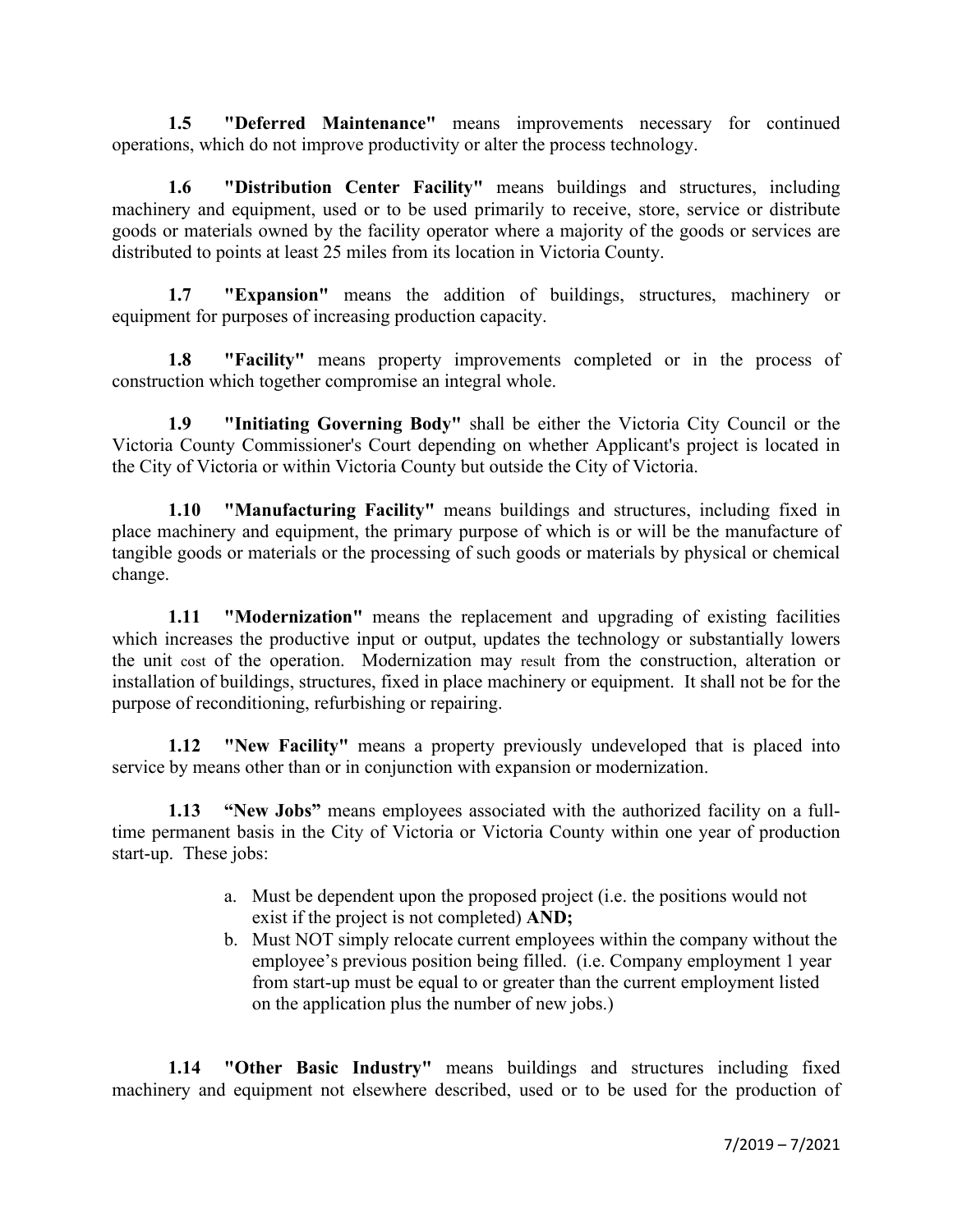products or services which serve a market primarily outside the Victoria Metropolitan Statistical Area (VMSA) and result in the creation of new permanent jobs and create new tax base in the VMSA.

**1.15 "Phase In"** means the incremental increase of taxes over a period of four to eight years until full local taxation is reached, according to the schedule found in Section 2.8. It has been determined that this terminology more accurately reflects the practice of abatement for the City and County of Victoria, Texas.

**1.16 "Productive** Life**"** means the number of years a property improvement is expected to be in service.

**1.17 "Regional Service Facility"** means buildings and structures, including machinery and equipment, used or to be used to service goods where a majority of the goods being serviced are domiciled at least 25 miles from the facility's Victoria County location.

**1.18 "Reinvestment Zone"** is a specific parcel of property designated by the City or the County (as applicable) within which tax abatement can be granted.

**1.19 "Research Facility"** means buildings and structures, including fixed in-place machinery and equipment, used or to be used primarily for research or experimentation to improve or develop new tangible goods or materials or to improve or develop the production processes thereto.

#### **Section 2 Requirements For Phase-In**

**2.1 Authorized Facility.** A facility may be eligible for phase-in if it is located in a designated Reinvestment Zone and is a: Manufacturing Facility, Research Facility, Distribution Center or Regional Service Facility, or Other Basic Industry.

**2.2 Creation of New Value.** Phase-in may only be granted for the additional value of eligible property improvements made subsequent to and specified in a phase-in Agreement between the Affected Jurisdiction and the property owner or lessee, subject to such limitations as governing body may require.

**2.3 Employee Origin.** In order to be eligible for designation as a Reinvestment Zone and receive tax phase-in, the planned improvement must not be expected to solely or primarily have the effect of transferring employment from one part of Victoria County to another.

**2.4 Eligible Property.** Phase-in may be extended to the value of buildings, structures, fixed machinery and equipment, site improvements plus that office space and related fixed improvements necessary to the operation and administration of the facility.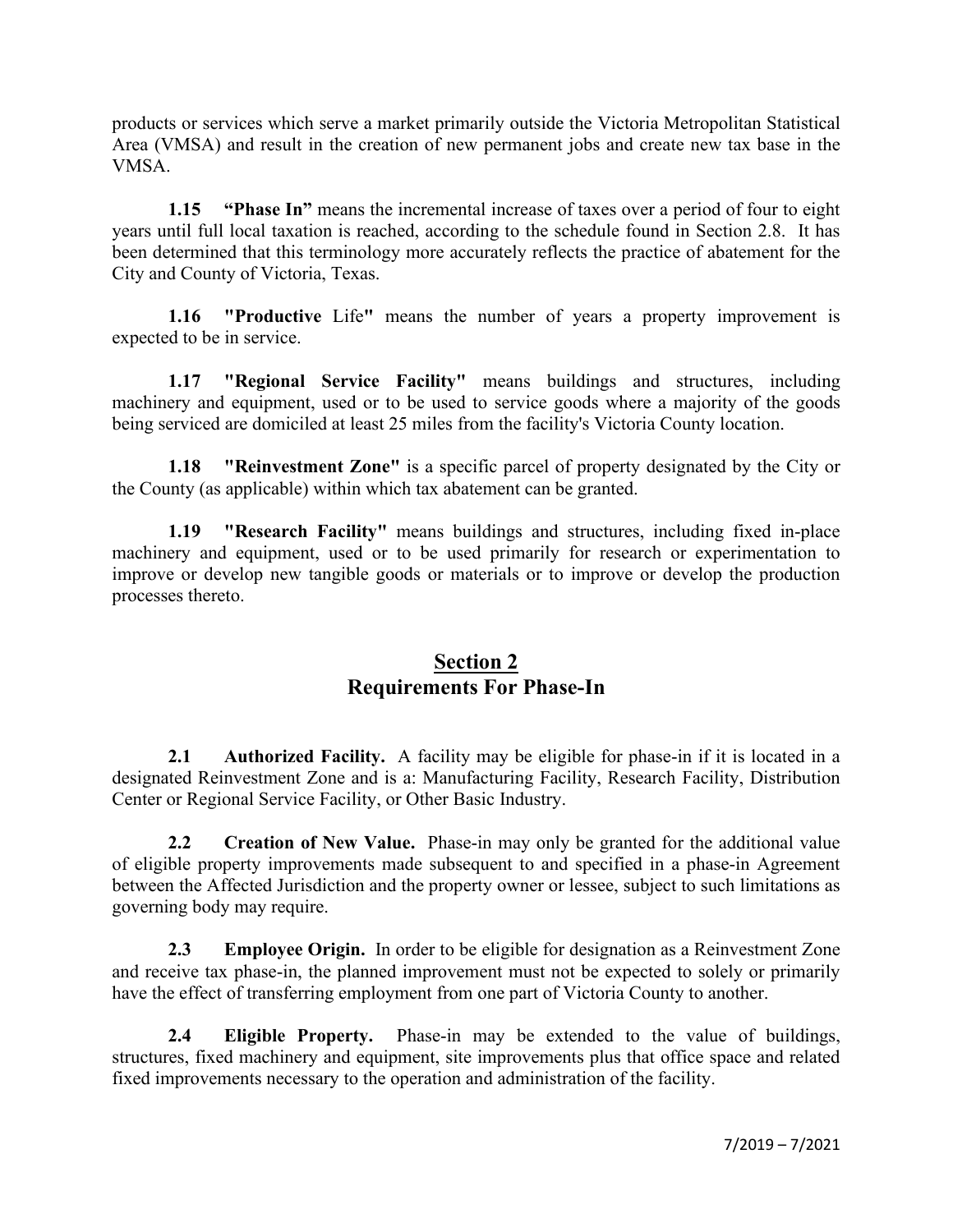**2.5 Ineligible Property.** The following types of property shall be fully taxable and ineligible for phase-in: land; inventories; supplies; tools; furnishings, and other forms of movable personal property; vehicles; vessels; aircraft; housing; hotel accommodation; retail facilities; Base Year Value investments; property to be rented or leased to third parties except as provided in Section 2.6; property owned or used by the State of Texas or its political subdivisions or by any organization owned, operated or directed by a political subdivision of the State of Texas; and property in a Reinvestment Zone that is owned or leased by a member of the governing body creating the Reinvestment Zone, or a member of the Victoria Planning Commission for a Citycreated Reinvestment Zone.

**2.6 Lease Facilities.** If a new facility is to be constructed by a third party owner for lease to an Applicant otherwise eligible for tax phase-in, then the building owner may also be eligible for phase-ins. To calculate the applicable category for phase-in, the investment of both entities will be added and each shall be eligible to receive phase-in at the same rate as would have been available if one owner was accomplishing the entire project.

**2.7 Economic Qualifications**. In order to be eligible to receive tax phase-in, the planned new facility or planned expansion to modernization of an existing facility must meet the following qualifications:

- a. Be reasonably expected to increase the appraised value of the property in the amount of not less than Five Hundred Thousand (\$500,000) dollars after construction is completed.
- b. For new construction projects expected to create less than ten (10) New Jobs, pay employees in New Jobs an aggregate base weekly wage equal to ten (10) times the average weekly wage across all sectors for Victoria County for the most recent calendar quarter reported by the Texas Workforce Commission as of the date of the application.
- c. Companies seeking to qualify for tax phase-in on the basis of job retention shall document that without the creation of a reinvestment zone and/or tax phase-in; the company will either reduce or cease operations.

#### **2.8 Maximum Available Abatements Per Year \***

|                                  | Year.          |    |    |                |    |    |    |    |
|----------------------------------|----------------|----|----|----------------|----|----|----|----|
| Taxable<br>Investment (Millions) |                | 2  | 3  | $\overline{4}$ | 5  | 6  |    | 8  |
| .50                              |                |    |    |                |    |    |    |    |
| 1.99                             | 90             | 80 | 60 | 40             |    |    |    |    |
| 3.99                             | 90             | 90 | 75 | 60             | 45 |    |    |    |
| 7.99                             | 90             | 90 | 80 | 70             | 60 | 50 |    |    |
| 15.99                            | 90             | 90 | 85 | 75             | 65 | 55 | 45 |    |
|                                  | 90             | 90 | 85 | 80             | 75 | 65 | 55 | 45 |
|                                  | $16.0$ or more |    |    |                |    |    |    |    |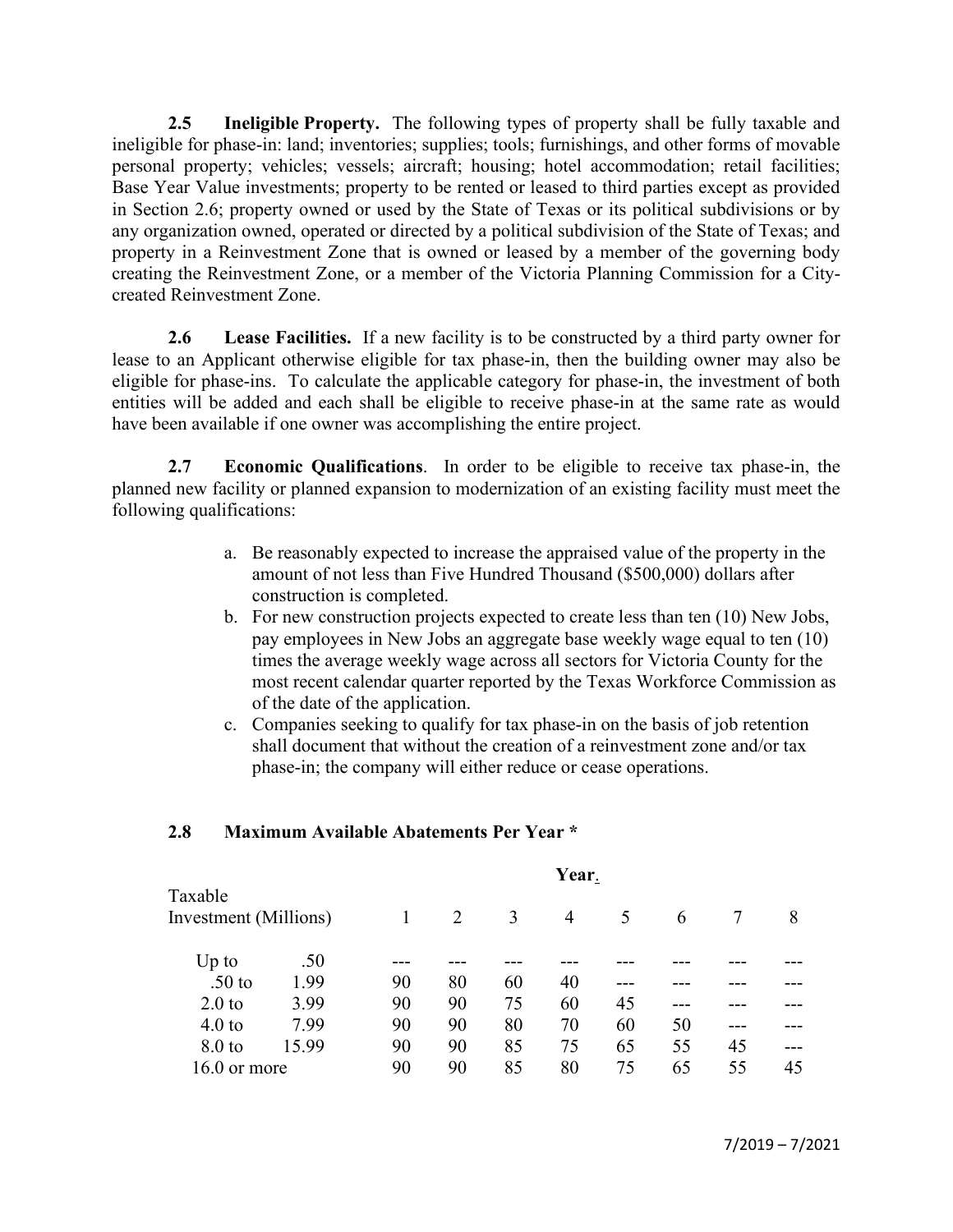\* Affected jurisdictions reserve the right to grant abatements less than the maximums stated above.

\* For Eligible Property investments in excess of \$100 million or 100 New Jobs, the Affected Jurisdictions reserve the right to grant Abatements up to the state maximum of 100% for 10 years.

**2.9 New and Existing Facilities.** Tax phase-in may be granted for new facilities and improvements to existing facilities for purposes of modernization or expansion.

**2.10 Transferability**. A tax abatement Agreement may only be assigned to a new owner or lessee of a facility with the written consent of the governmental entity that granted the abatement, which may be withheld at said governmental entity's discretion.

**2.11 Partially Eligible.** Partially eligible for phase-ins are modernization projects and manufacturing facilities, which are intended to replace existing equipment, or facilities when the existing equipment and facilities will be removed thus eliminating existing value from the tax rolls. In this event, the value of the existing facility and equipment shall be frozen at the time of the phase-in Agreement and shall remain frozen throughout the phase-in period. The eligible abatable value of the new project shall be the difference between the total new investment amount and the existing tax value of the equipment and/or facility to be removed.

**2.12 Taxability.** From the execution of the phase-in contract to the end of the Agreement period, taxes shall be payable as follows: (1) the value of ineligible property as provided in Section 2.5. shall be fully taxable; (2) the Base Year Value of existing eligible property as determined each year shall be fully taxable; and, (3) the additional value of new eligible and partially eligible property shall be taxable in the manner described in Section 2.8.

**2.13 Term of Phase-in.** The term shall be no longer than as set out in the schedule shown in paragraph 2.8 for each stated range of investment.

### **Section 3 Application**

**3.1 Written Request.** Any present or potential owner of taxable property in an Affected Jurisdiction may request the creation of a Reinvestment Zone and tax phase-in by filing a written request with the Affected Jurisdictions and attaching a plat and metes and bounds description effectively describing said Reinvestment Zone.

**3.2 Contents of Application.** The application shall consist of a completed application form accompanied by: a general description of the proposed use and the general nature and extent of the modernization, expansion or new improvements to be undertaken; a descriptive list of the improvements which will be a part of the facility; a map and property description; and a time schedule for undertaking and completing the planned improvements. In the case of modernizing, a statement of the assessed value of the facility separately stated for real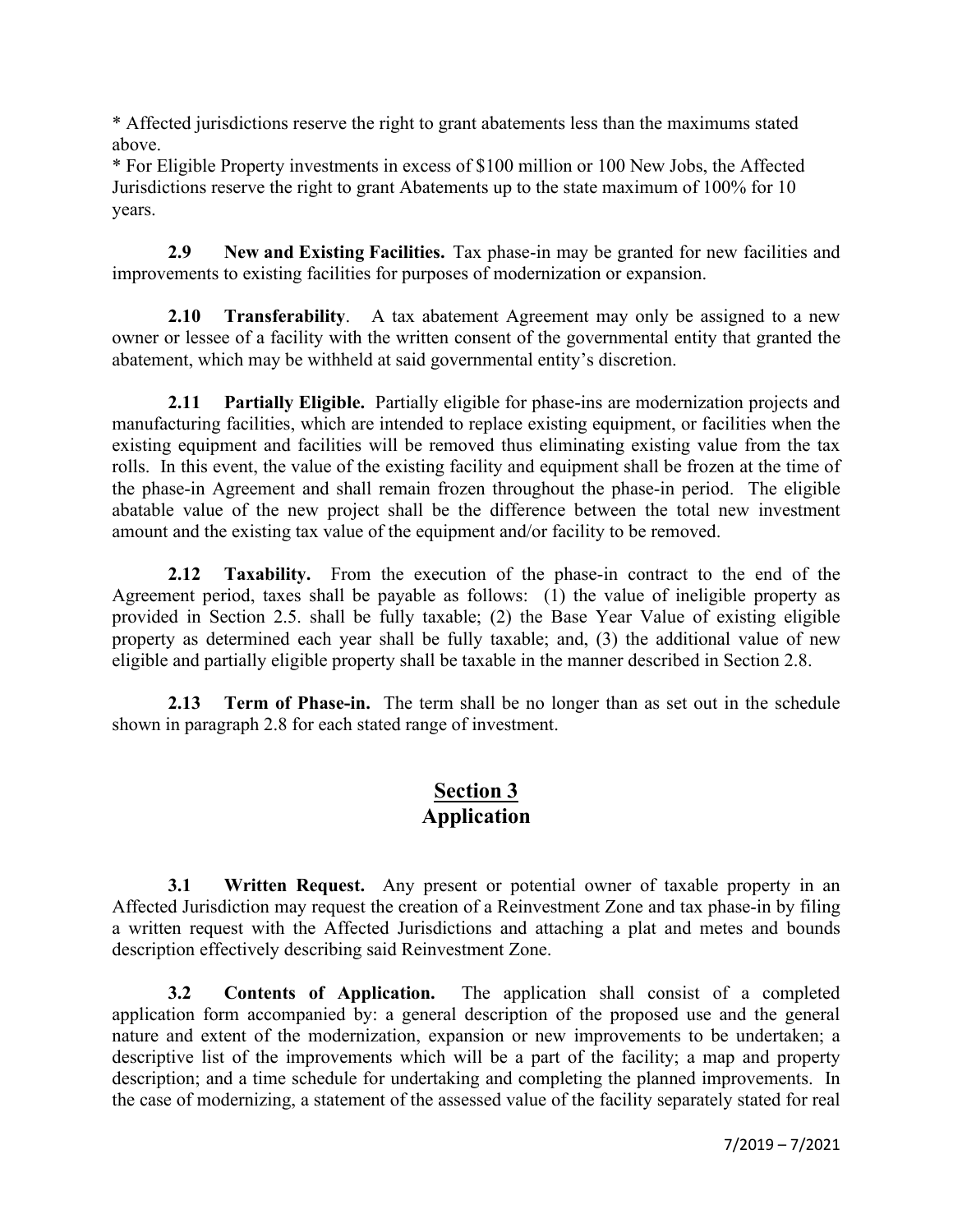and personal property shall be given for the tax year immediately preceding the application. The application form shall also include such financial and other information necessary for the governing body to evaluate the financial capacity and other factors of the applicant.

**3.3 Filing the Application.** The initial application for the creation of a "Reinvestment Zone" and tax phase-in shall be made to Victoria's Mayor if the project is to locate within the incorporated territory of the City of Victoria. If the project is to be located within Victoria County but outside of the incorporated territory of the City of Victoria, then the initial application shall be made to the Victoria County Judge.Upon receipt of a completed application, the Mayor or County Judge, as applicable, shall notify in writing the presiding officer of the legislative body of each Affected Jurisdiction and provide each presiding officer with a copy of the application. The Mayor or County Judge as applicable shall then set a public hearing before the "Initiating Governing Body" to afford the Applicant an opportunity to request that a Reinvestment Zone be designated and to describe the project and request the tax phase-in. All interested parties will have the opportunity to publicly state why the phase-in should or should not be granted at this hearing. Notice of the Public Hearing shall be clearly identified on a governing body agenda and be timely posted as provided by law. After the Initiating Governing Body creates the Reinvestment Zone, the other Affected Jurisdictions may set their public meetings in the same manner as described above to grant or not grant the applied for abatement.

**3.4 Feasibility Study.** After receipt of an application for creation of a Reinvestment Zone and application for phase-in, Victoria Economic Development Corporation shall provide the Affected Jurisdictions a feasibility study setting out the impact of the proposed Reinvestment Zone and tax phase-in. The feasibility study shall include, but not be limited to, an estimate of the economic impact on each jurisdiction of the creation of the Zone and the abatement amount of taxes on the property to be included in the Zone.

**3.5 Timeliness.** The governing body shall not establish a Reinvestment Zone for the purpose of abatement if it finds that the request for the phase-in was filed after the commencement of construction, alteration, or installation of improvements related to a proposed modernization, expansion or new facility.

# **Section 4 Public Hearing**

**4.1 No Obligation.** The adoption of these guidelines and criteria by the governing body of a taxing unit does not:

- a. limit the discretion of the governing body to decide whether to enter into a specific tax phase-in Agreement;
- b. limit the discretion of the governing body to delegate to its employees the authority to determine whether or not the governing body should consider a particular application or request for tax phase-in; or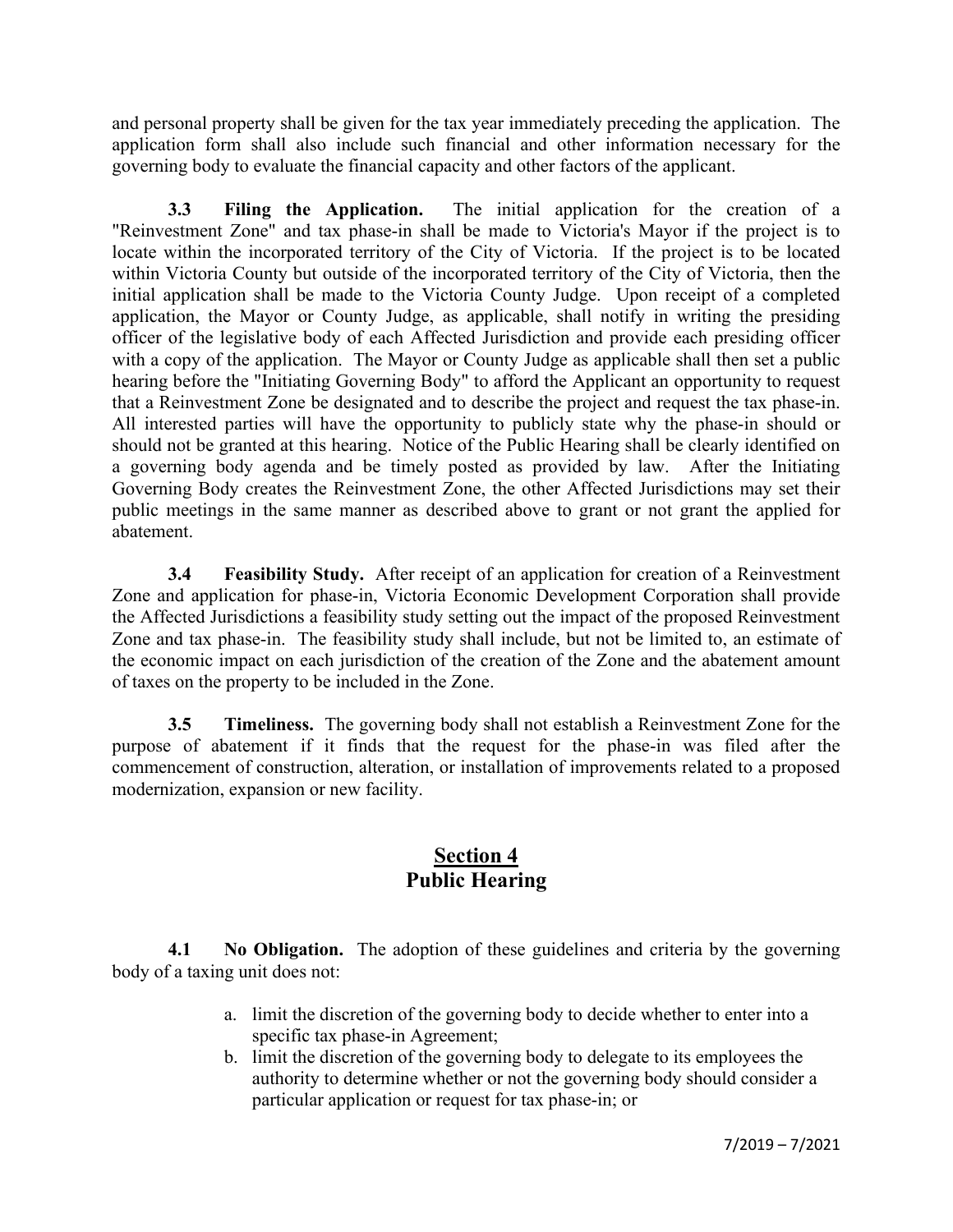c. create any property, contract, or other legal right in any person or entity to have the governing body considers or grant a specific application or request for tax phase-in.

**4.2 Adverse Effects.** Should any Affected Jurisdiction be able to make findings during its public hearing that the granting of abatement will have a substantial adverse effect on its bonds, tax revenue, service capacity or the provision of service, that finding shall be a reason for the governing body to deny any designation of the Reinvestment Zone, the granting of abatement, or both. Additionally, the Initiating Governing Body reserves the right to grant less than the abatement percentages shown in Section 2.8, or deny all phase-ins if the governing body, in its sole discretion, determines that Applicants' investment will not meet the community enhancement goals of said governing body.

**4.3 Additional Conditions to Approval.** Neither a Reinvestment Zone nor phase-in Agreement shall be authorized if it is determined that: (1) there would be a substantial adverse affect on the provision of government service or tax base; (2) the applicant has insufficient financial capacity; (3) planned or potential use of property would constitute a hazard to public safety, health or morals; or, (4) violation of other codes or law.

# **Section 5 Agreement**

**5.1 Compliance with Guidelines and Criteria.** The Initiating Governing Body of a taxing unit may not enter into a Tax Phase-in Agreement unless it finds that the terms of the Agreement and the property subject to the Agreement meet these Guidelines and Criteria.

**5.2 Contents of Agreement.** After approval, the governing body shall formally pass a resolution and execute an Agreement with the Applicant, and if applicable, the owner of the facility which shall include: (1) estimated value to be abated and the Base Year Value; (2) percent of value to be abated each year as provided in Section 2.7; (3) the commencement date and the termination date of phase-in; (4) the proposed use of the facility; nature of construction, time schedule, map, property description and improvement list as provided in, Section 3.2; (5) contractual obligations in the event of default, violation of terms or conditions, delinquent taxes, recapture, administration and assignment as provided in Sections 6 and 7, or other provisions that may be required for uniformity or State law. Such Agreement shall be executed within 60 days after the applicant has forwarded all necessary information and documentation to the governing body or at such later date as may be agreed between applicant and the governing body.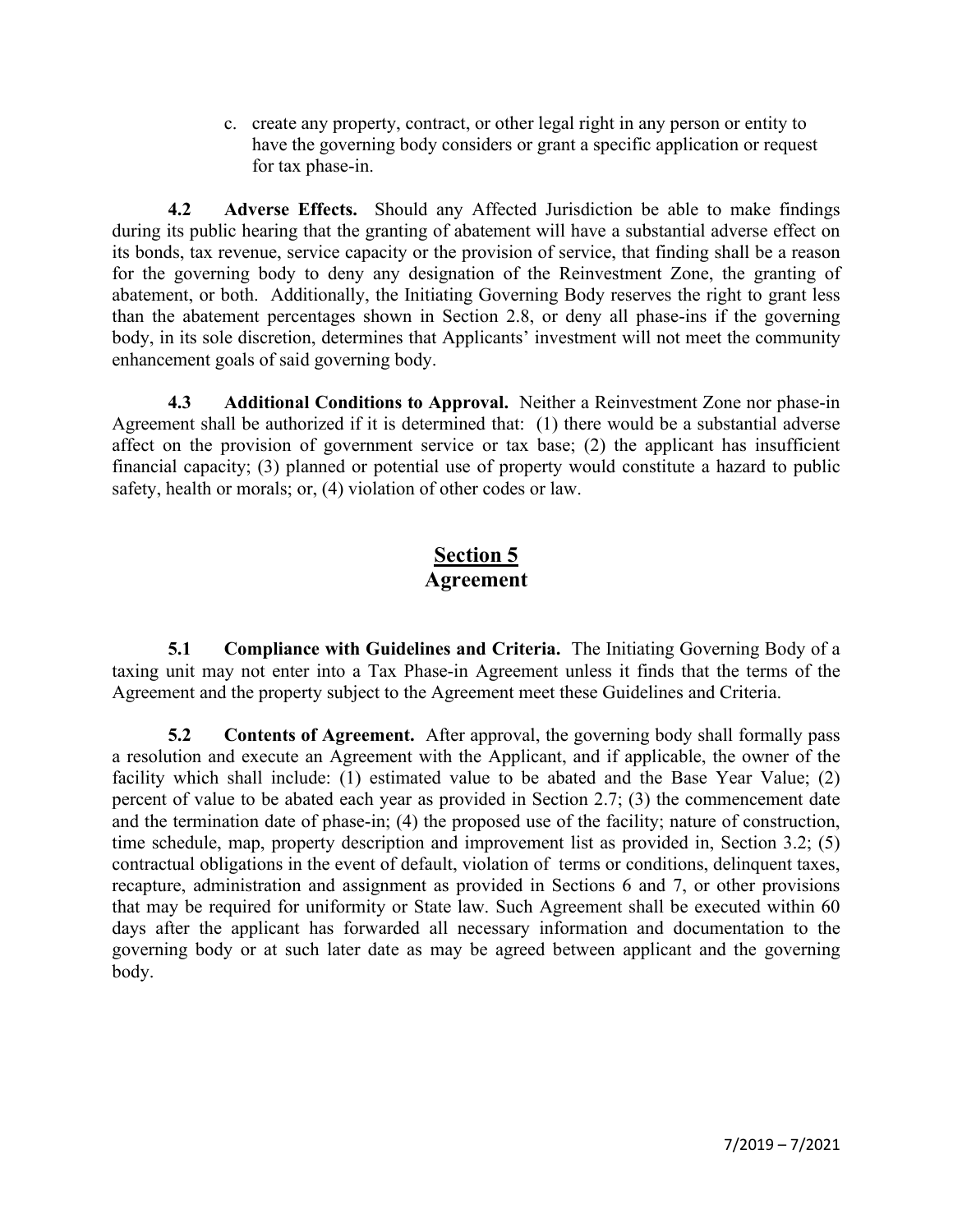# **Section 6 Recapture**

**6.1 Discontinuation of Service.** In the event that the facility is completed and begins producing product or service, but subsequently discontinues producing product or service for any reason excepting fire, explosion or other casualty or accident or natural disaster for a period of one year during the phase-in period, then the phase-in Agreement shall terminate and so shall the abatement of the taxes for the current and any future calendar year during which the facility no longer produces. The taxes, which were to be abated for that calendar year, shall be paid to the Affected Jurisdictions within 60 days from the date of termination.

**6.2 Default and Cure.** Should the governing body determine that the company or individual is in default according to the terms and conditions of its Agreement, the governing body shall notify the company or individual in writing at the address stated in the Agreement, and if such is not cured within 60 days from the date of such notice ("Cure Period"), then the Agreement may be terminated.

**6.3 Termination of Agreement.** In the event that the company or individual (1) allows its unabated ad valorem taxes owed any of the Affected Jurisdictions to become delinquent and fails to properly follow the legal procedures for their protest and/or contest in a timely manner, or (2) violates any of the terms and conditions of the phase-in Agreement with any of the Affected Jurisdictions and fails to cure during the Cure Period, the Agreement then may be terminated by every Affected Jurisdiction and all taxes previously abated by virtue of every Agreement will be recaptured by each Affected Jurisdiction and shall be paid by Applicant to each Affected Jurisdiction within 60 days of the termination.

#### **Section 7 Administration**

**7.1 Informed Appraisal.** The Chief Appraiser of the County shall annually determine an assessment of the real and personal property comprising the Reinvestment zone. Each year, the company or individual receiving abatement shall furnish the appraiser with such information as may be necessary for abatement, including changes in appraised value of property and verification of full-time equivalent positions as required by the Agreement. Once value has been established, the Chief Appraiser shall notify the Affected Jurisdictions that levies taxes on the amount of the assessment.

**7.2 Periodic Inspections.** The Agreement shall stipulate that employees and/or designated representatives of the Affected Jurisdictions will have access to the Reinvestment Zone during the term of the phase-in to inspect the facility to determine if the terms and conditions of the Agreement are being met. All inspections will be made only after the giving of twenty-four (24) hours prior notice and will only be conducted in such manner as to not